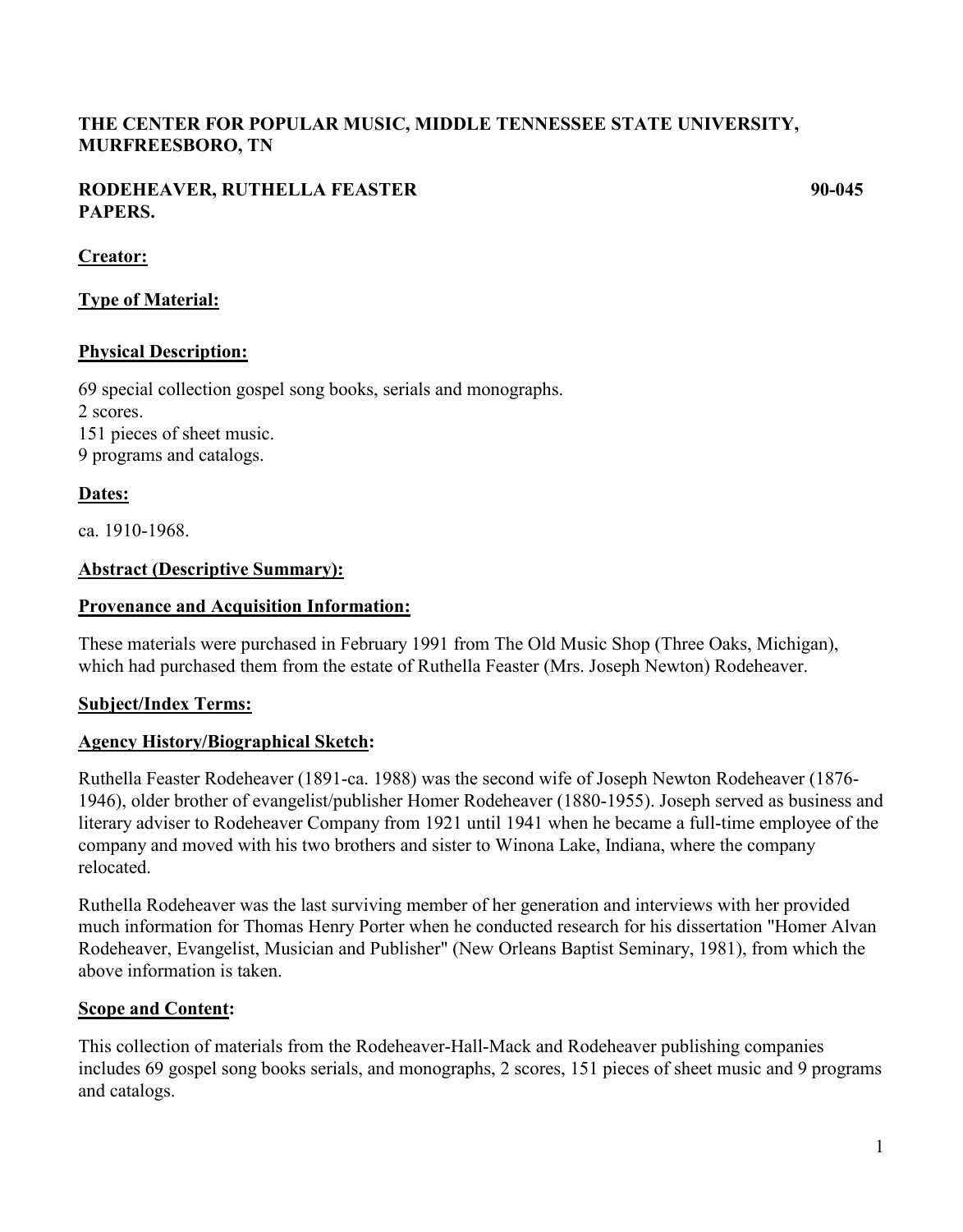A list of the gospel song books, serials and monographs, arranged alphabetically by title; a list of the sheet music, arranged first by composer, then alphabetically by title as received from the estate; and a list of the pamphlets follow.

## **Location:**

The gospel song books, serials, and monographs have been transferred to special collections; the filing number for each is listed following the title. The sheet music items were kept as arranged by Ruthella Rodeheaver and added to the Center for Popular Music collection (001191-001357-CPMSM, 003147- 003150CPMLG). The scores were transferred to scores collection. The programs were transferred to the Performance collection. All are searchable in the InMagic databases.

## **RODEHEAVER, RUTHELLA FEASTER continued 90-045 90-045**

## **Notes:**

## **Song books, serials and monographs:**

*Ancient and Modern Christmas Carols for Community Singing.* SP-045118 *Awakening Songs.* SP-001365 *Behold, A King Shall Reign.* SP-045136 *Beyond the Sunset.* SP-045115 *Canticos de Esperanaz.* SP*-*001357. Carols for Christmas. SP*-045122*  Cheerio's Favorite Hymns. SP-001364 *Christmas Choir No. 2.* SP-04513. *Christmas Customs and Carols.* SP-04521 *Christmas Songs for Children.* SP-045124. *The Christ We Forget.* SP-045132. *Christian Service Songs.* SP-001374. SP-001371. *Church Service Hymns*. SP-001386. SP-001387. *Duets That Are Different.* SP-045131. *Easter Helper No. 68.* SP-045117*. Edward Machugh's Treasury of Gospel Hymns and Poems.* SP-01379. *Emmanuel.* SP-045140. *Evangelistic Campaign Songs.* SP-001381. *Familiar Christmas Carols and Christmas Songs.* SP-045119. *Favorite Christmas Carols.* SP-045119. *Forty Gospel Hymn Stories*. *SP-001380. Glad Tidings in Song*. SP-001358 *The Gospel Choir.* Special Collection Serials. *Gospel Song Messages Arranged For Men's Voices.* SP-045128. *Great Revival Hymns.* SP-001372. *Great Revival Hymns No. 2. SP-001366.* SP-001375. *How to Know the Holy Bible.* Special Collection Monographs. *Hymns For Praise and Service.* SP-001359. *It's Christmas*. SP-0045139.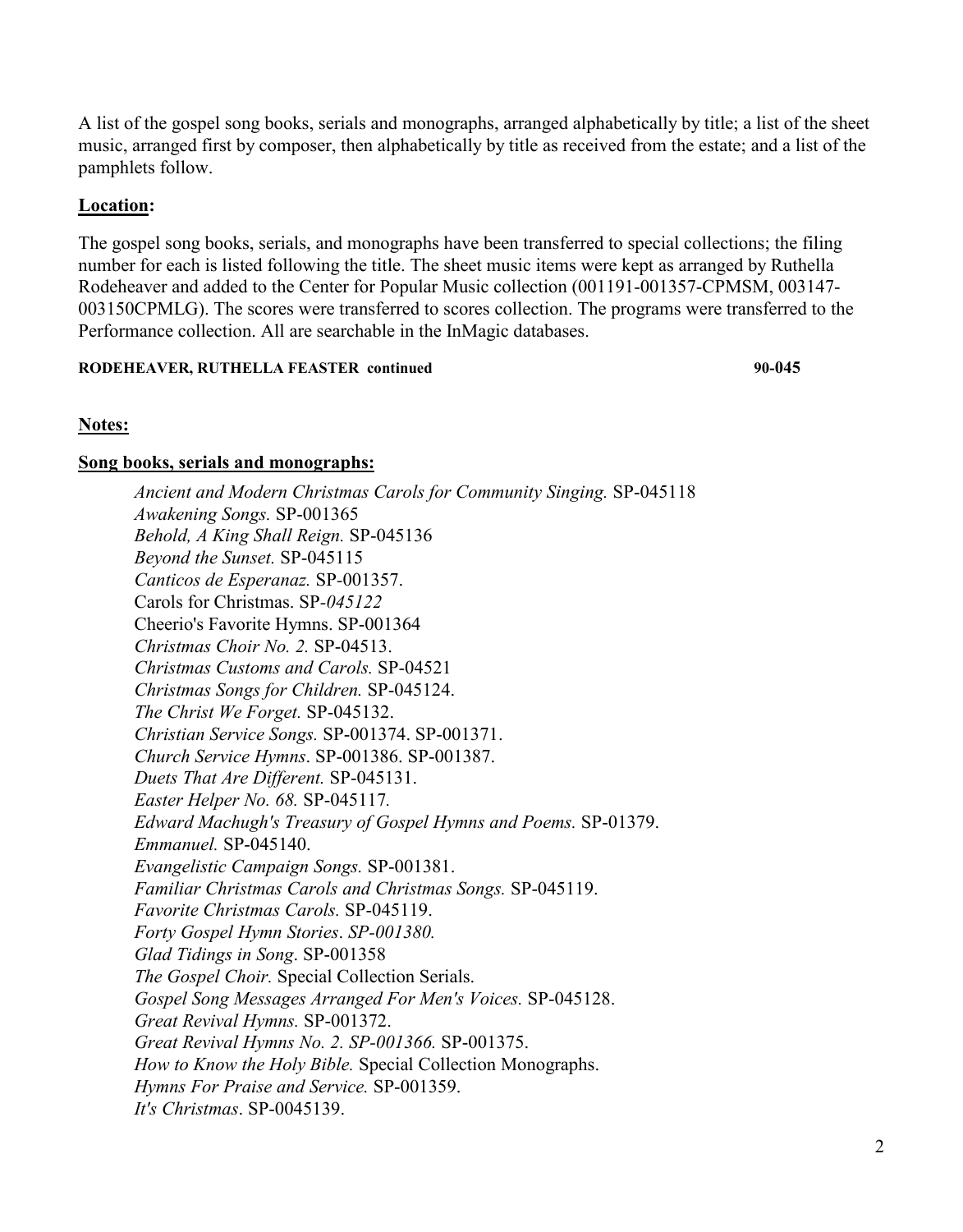*Joy to The World.* SP-0045133. *The Lute.* SP-0040164. *Modern Quartets for Men.* SP-001369. *Praise Ye the Lord!.* SP-001356. *Prayer Songs for Little Voices.* SP-045134. *Rob Roy Peery's Sacred Piano Transcriptions.* SP-090168. *Rodeheaver's Collection for Low Voice.* SP-045130. *[Homer] Rodeheaver's Third Collection for Low Voice.* SP-045129. *[Homer] Rodeheaver Gospel Songs and Poems.* SP-001370. *Selected Songs from Rodeheaver's Gospel Songs.* SP-01382. *[Homer] Rodeheaver's World's Greatest Collection of Sacred Songs.* SP-04516. *Sacred Trios for Sopranos and Altos. No. 2.* SP-045137. **RODEHEAVER, RUTHELLA FEASTER 90-045** 

*Sacred Trios for Sopranos and Altos. No. 3.* SP-045138. *[Oswald J.] Smith's Hymn Stories.* SP-001362. *Sing Christmas Carols.* SP-045120. *Sing . . . Songs of the Southland. No. II.* SP-045125. *Sing . . . Songs of the Southland. No. III.* SP-045126. *Sing Trios No. 1.* SP-045141. *Sing Your Song..* SP-045127. *Sociability Songs. SP-040165.* SP-040166. *Songs of Comfort.* SP-001373. *Songs for the Service.* SP-000523. *New Songs for Services.* SP-001363. *Special Songs.* SP-001360. *The Treble Clef Choir.* SP-0045142. *Treble Clef Hymns.* SP-045143*. Triumphant Service Songs.* SP-001376. *Victorious Service Songs.* SP-001356. *Victory Songs.* SP-001272. *Wedding Melodies No. 2.* SP-0045114. *When God Speaks.* SP-0045144. *Winona Lake Bible Conference Songs.* SP-001377. *Winona Lake Conference Songs.* SP-001378. *Worth While Poems*. Special Collection Monographs. *Youth Hymnal.* SP-001367. SP-001368.

#### **Scores:**

B.D. Ackley, Song Cycle. 1914. Hallet, John C. Night of Nights. 1968.

#### **Sheet music:**

Ackley, B.D. and A.H.: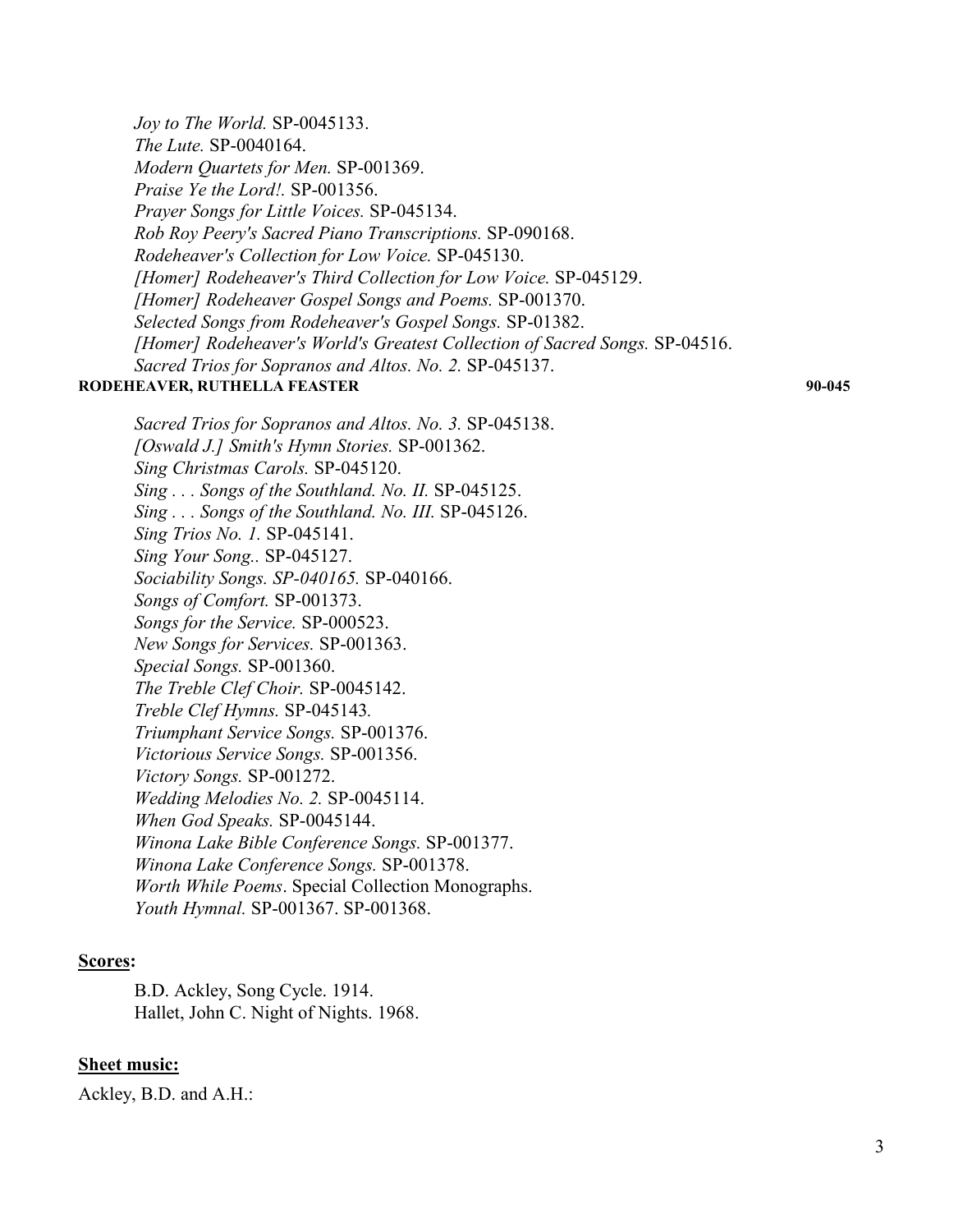Brokenhearted Dream of My Heart God Make Me Strong/O God Our Saviour, Prince of Peace/ O Lord Whose Dwelling Place/Meet With Us At Close Of Day He Carried It for Me He Lives (2 copies) Heartaches I Heard God Speak I Never Walk Alone I Would Be Like Jesus I Walk With the King If Your Heart Keeps Right **RODEHEAVER, RUTHELLA FEASTER 90-045** 

King for A Day My Mother's Face A New World In My Heart (3 copies) The One Divine Open Your Heart Sleep, Sleep The Song of the Soul Set Free Stand By America (2 copies) The Voice of My Saviour When the Sun Comes Out Would You Feel Lost in Bethlehem?

#### Boersma, James

All Hail the Power of Jesus' Name As A Volunteer Every Moment of Every Day God Bless Our Boys He Is Here Higher Ground Is It The Crowning Day Some Golden Daybreak The Way of the Cross Leads Home

#### Brock, Virgil P.

Beyond the Sunset Give Me A Song He's A Wonderful Saviour to Me I'll Still Live On Men of God, Arise/We Would See Jesus Sacred Music School Song We Would See Jesus Wonderful Love., Joy and Peace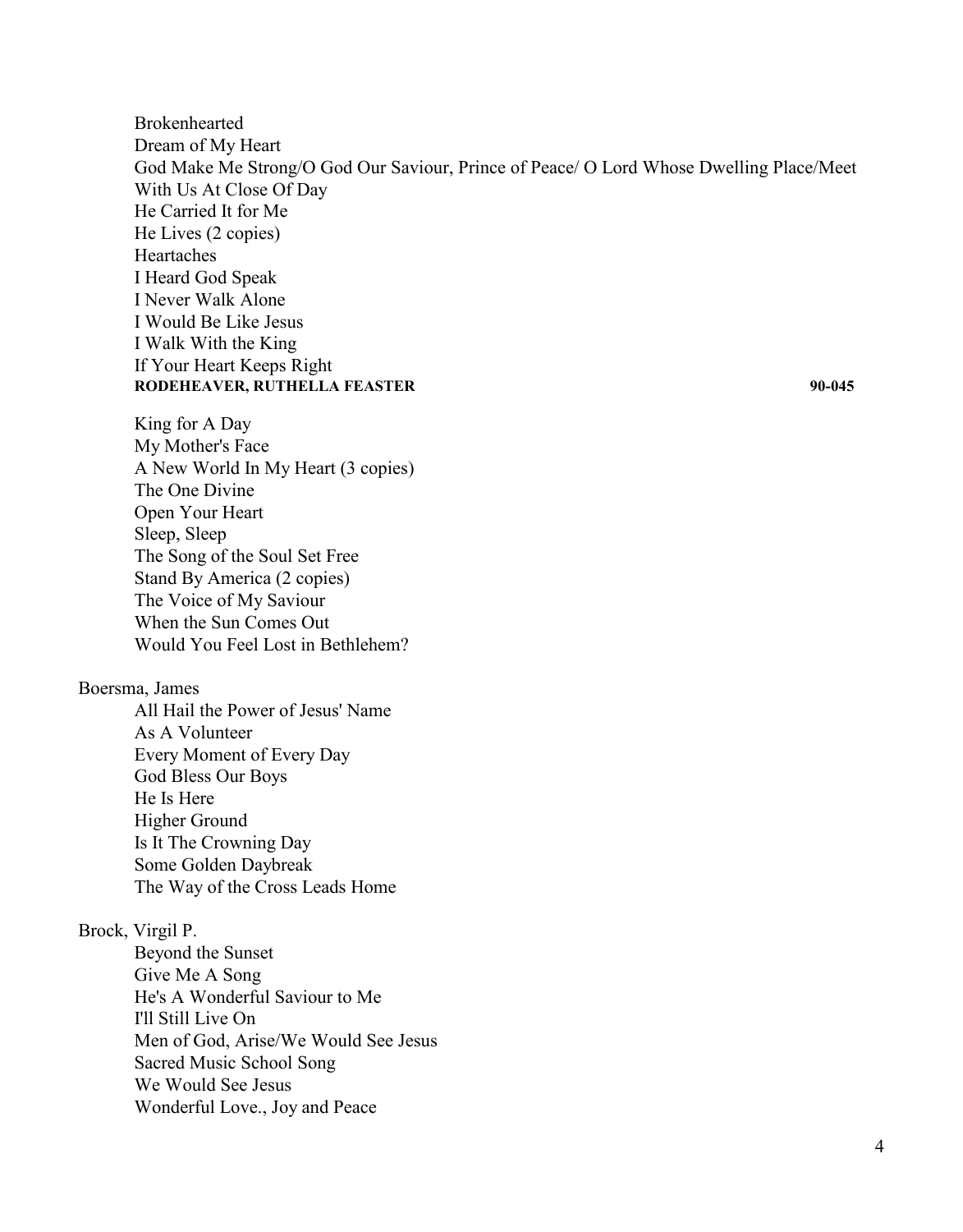### Hallet, John C.

Above All Names (2 copies) Carol of the Star Glory to the Newborn King Glory to God in the Highest Go Shepherd Boy God of My Salvation Hymns of Praise It Is Well with My Soul My Song of Songs (2 copies) **RODEHEAVER, RUTHELLA FEASTER 90-045** 

O Holy Saviour O Tiny Child Saviour Like A Shepherd Lead Us Sing to the Lord of Harvest So Very Small Take Them the Book Thank You Jesus Yes, I'll Sing

## Rodeheaver, Homer

Christmas in Your Heart I Jest Keep a-Livin' Along Lonesome\* We'll Be Waiting When You Come Back Home\* Autographed to Homer Rodeheaver by composer: A Southern Lullaby\* by Robert H. Terry Tutwiler, J. W. Follow the Shepherd Hail V[irginia] P[olytechnic] I[nstitute] Hushaby Oh, Blest Redeemer

## Miscellaneous:

All My Troubles Assurance Away in A Manger (2 copies) Brighten the Corner Where You Are Calvary Covers It All Carol Cast Thy Burden Upon the Lord Christ Is Risen Christmas Morn Come, Dearest Lord/Rock of Ages Come. My Way, My Truth, My Life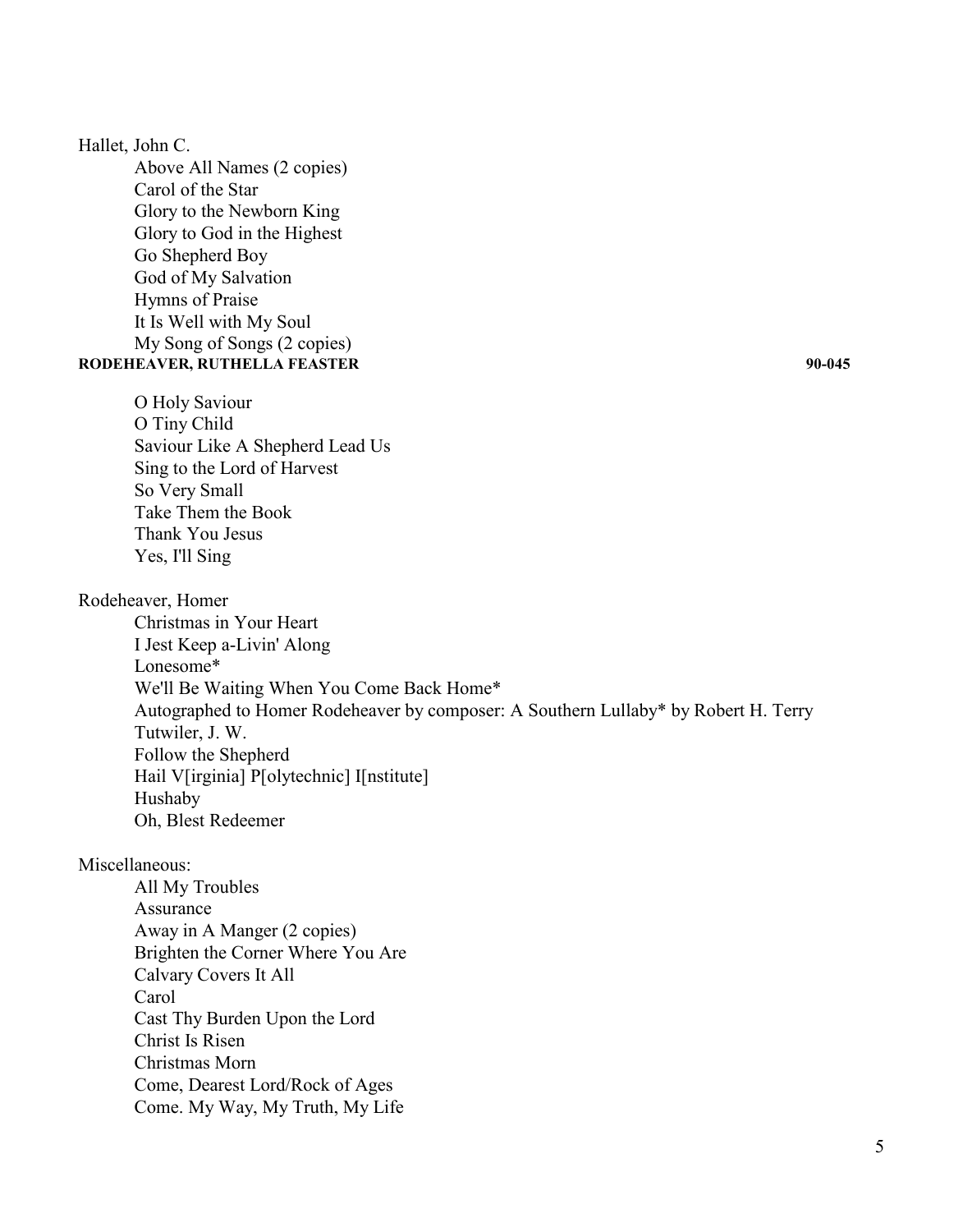The Cry of the Lost Day by Day Day Dreams Does It Make Any Difference to You? (2 copies) An Evening Prayer An Evening Prayer (2 copies) Ev'ry Time I feel the Spirit For I am Satisfied For Me Forward with Christ

#### **RODEHEAVER, RUTHELLA FEASTER 90-045**

God is a Spirit Great and Marvelous Are Thy Works Hallelujah Chorus He Loves Even Me He That Dwelleth in the Secret Place (3 copies) Hold Me, Dear Saviour I Am Alpha and Omega I Shall Not Want I Am Thine/The Victor's Song/When the Rocks Cry Out I Have A Melody I Will Feed My Flock I'd Rather Have Jesus In the Garden Fair It'll Be Me (2 copies) I've Found A Faith Jesus, Only Jesus The King of Love My Shepherd Is The Man of Steel May We Know Peace More Like Thee My Father Watches Over Me My Grace is Sufficient for You (2 copies) Nothing Is Impossible O Divine Redeemer O For a Thousand Tongues (2 copies) O Lowly Town of Nazareth O Rest in the Lord (2 copies) O Thou God of Earth and Heaven The Old Rugged Cross Perfect Peace Poor Wayfaring Stranger Praise to Jehovah Rejoice and Sing Rejoice and Sing/Salvation, Joyful Sound/The Christ Acclaim (2 copies)